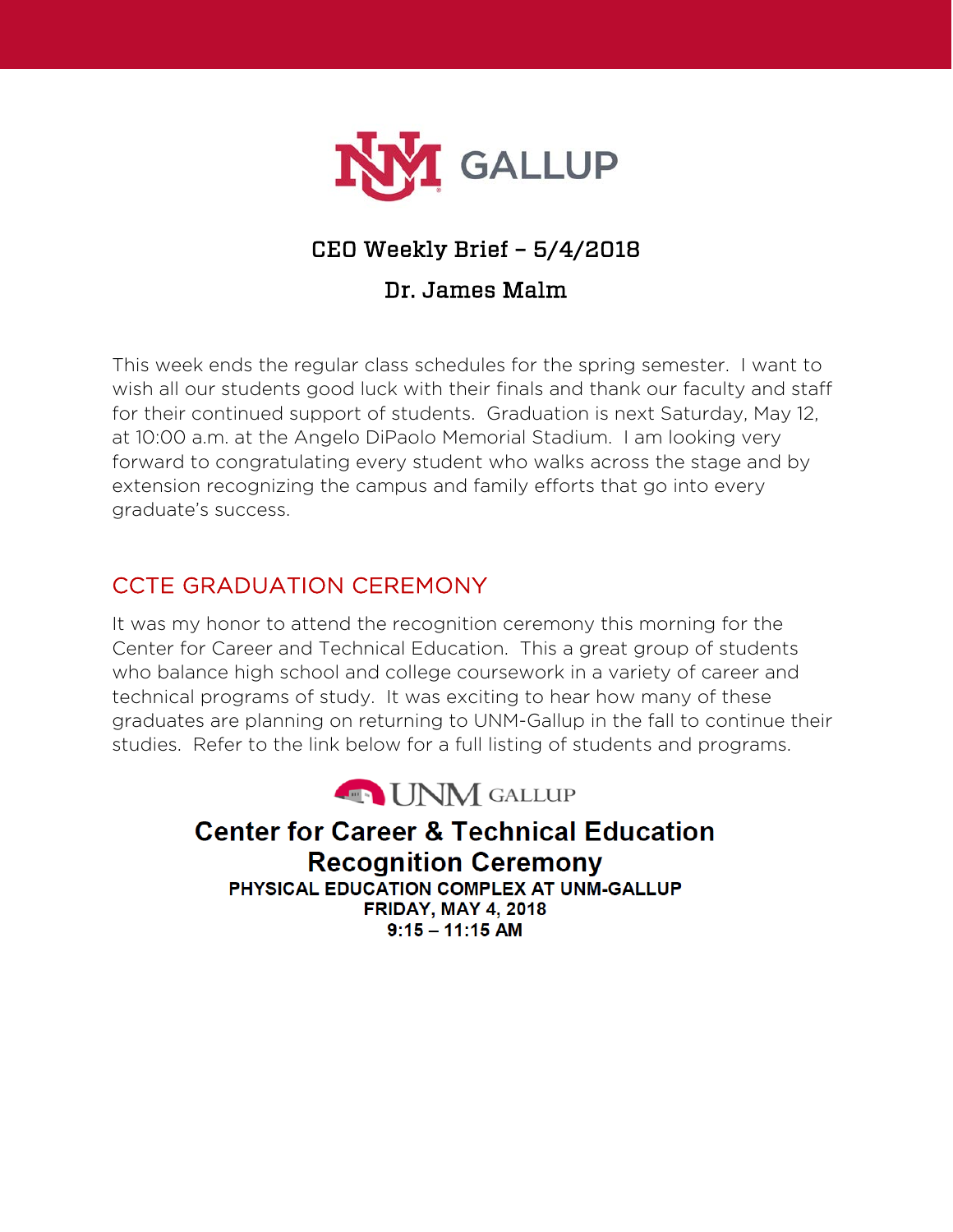

*CCTE Graduation Ceremony*

# TRIO SPRING GRADUATION CEREMONY

Congratulations to our graduating students who are part of the TRIO Student Support Services Program. I was pleased to attend their graduation ceremony this past Wednesday and share their excitement and hear of their future plans. TRIO is a program that provides personalized support services that include advising, career counseling, mentoring and tutoring.





*TRIO Graduation Ceremony*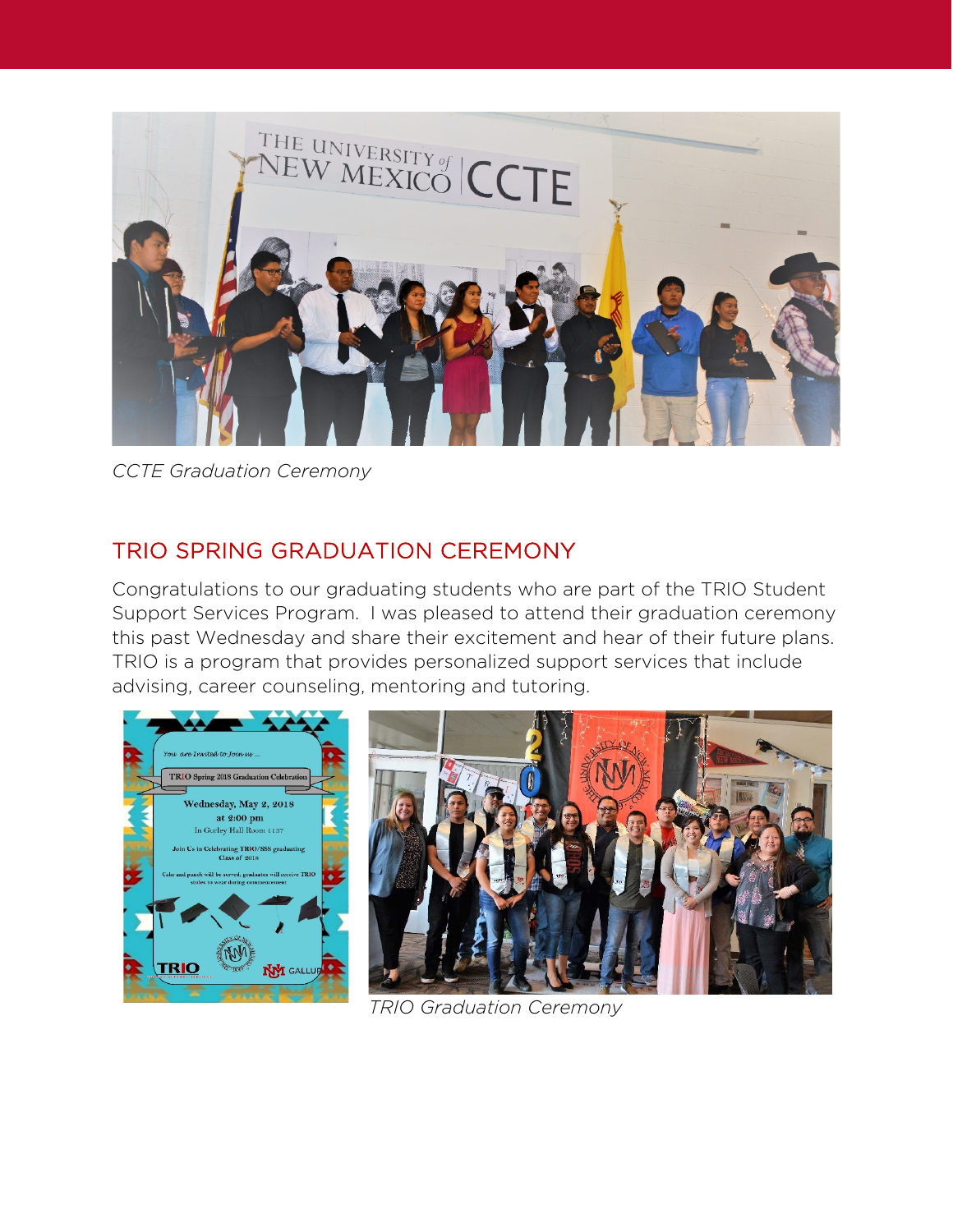#### REDESIGNING UNM

At the request of Provost Abdallah, I am happy to serve on Task Force 5 of the Redesigning the University project. Under the chairship of Dr. Monica Kowal, this task force will look at new and better ways of engaging UNM with the local community. Our work will be focused on the premise that expertise and learning are not only within the institution, but also in many external nonacademic areas. This philosophy of outreach is great for UNM-Gallup as it puts an emphasis on the anticipated impact of educational services. This closely aligns with our mission of preparing students to achieve their goals and keeps the focus always looking forward.

#### DEAN AND CHAIR SEARCH

We will be entering into a concurrent search for a dean of instruction and a chair for the department of business and applied technology, workforce development, community education and the Center for Career and Technical Education. The plan is to begin the search as soon as possible and have both positions on board by the beginning of the fall semester. The draft position analysis memoranda for both have been submitted for legal approval and are linked below for your review.

| <b>GALLUP</b> |                                                                                                                   | <b>GALLUP</b> |                                                                                              |
|---------------|-------------------------------------------------------------------------------------------------------------------|---------------|----------------------------------------------------------------------------------------------|
| DATE:         | May 3, 2018                                                                                                       | DATE:         | May 3, 2018                                                                                  |
| TO:<br>FROM:  | Office of Faculty Affairs and Services (OFAS)                                                                     | TO:<br>FROM:  | Office of Faculty Affairs & Services (OFAS)<br>Dr. James Malm, Chief Executive Officer (CEO) |
| RE:           | Dr. James R. Malm, Chief Executive Officer<br>Position Analysis Memorandum (PAM), Dean of Instruction, UNM-Gallup | SUBJECT:      | Position Analysis Memorandum (PAM), Chairperson, UNM-Gallup                                  |

# NEW CAMPUS SIGN

Work will commence soon on replacing the large digital sign at the entrance to campus. The existing sign has been unoperational for a number of years and we have funds budgeted to begin installation of the new signage this summer. Please see the drawing below for a mock-up of what the new sign will look like. It will be a welcome addition to our communications plan and will help add messaging capacity.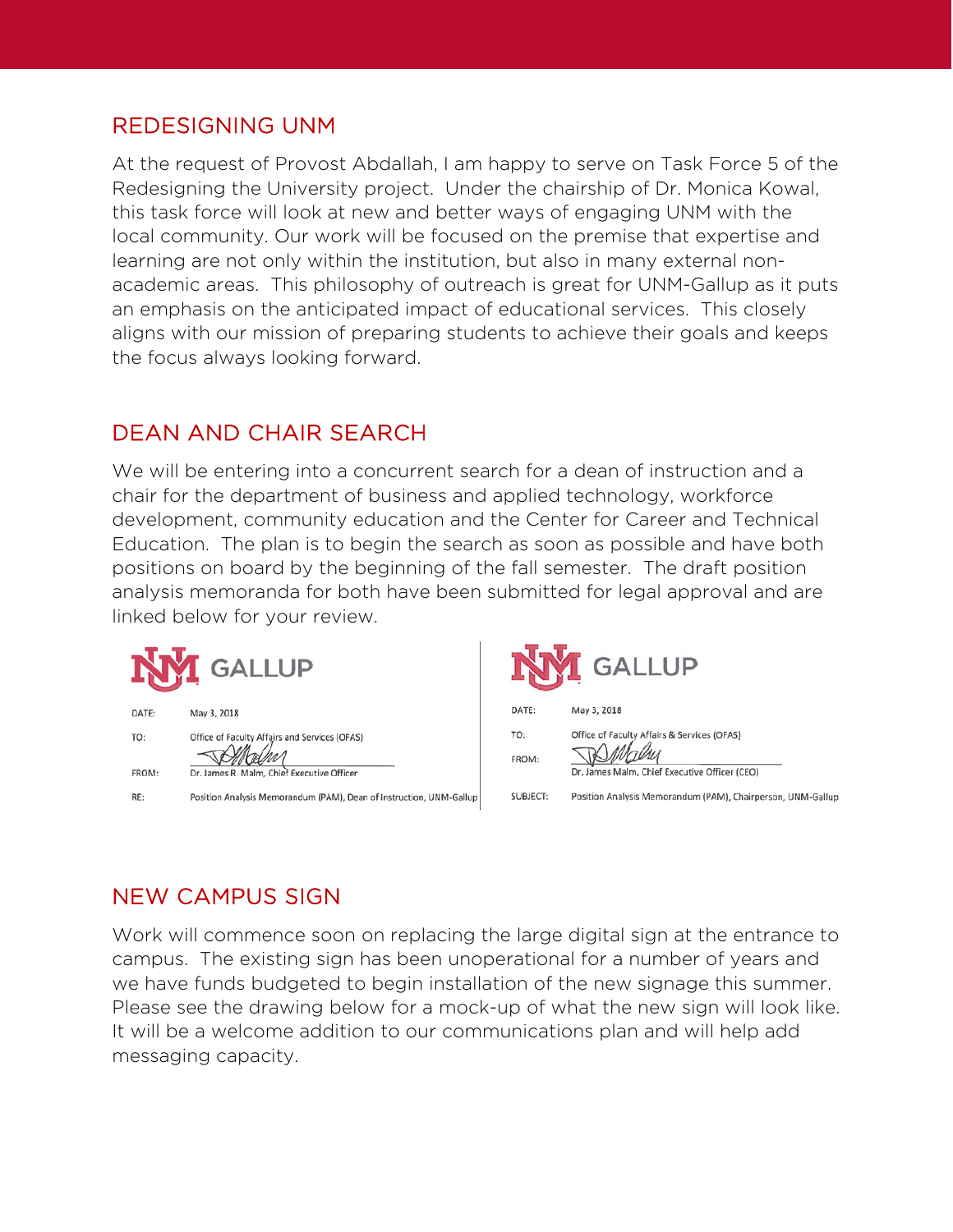

### WELCOME TO OUR NEW DIRECTOR OF BUSINESS **OPERATIONS**

Mr. Robert Griego joined our Lobo family on May 1st as the new director of business operations. Please join me in welcoming Robert to campus!



*Mr. Robert Griego*